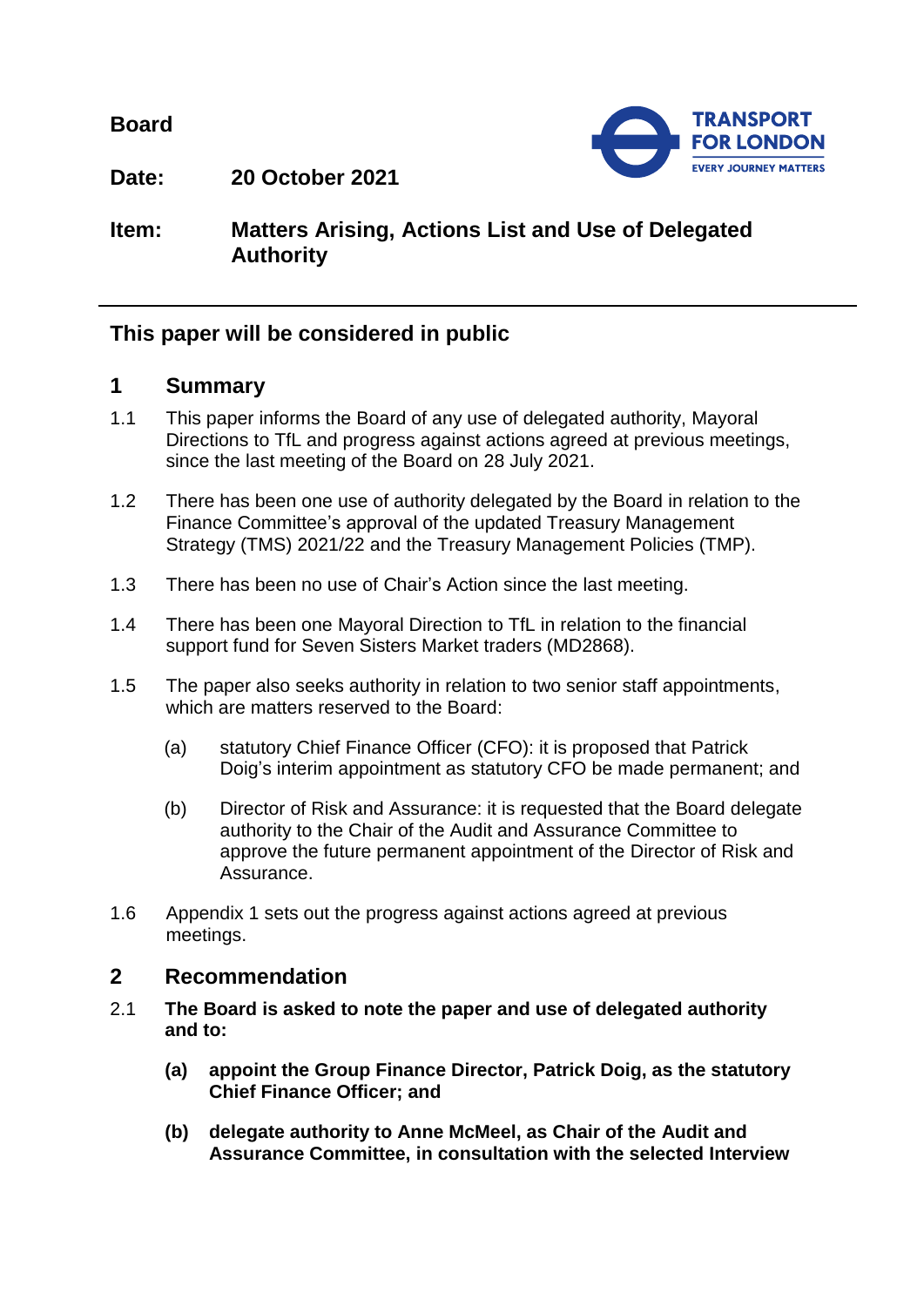### **Panel, to approve the future permanent appointment of the Director of Risk and Assurance.**

## **3 Use of Chair's Action**

- 3.1 Under Standing Order 113, in situations of urgency, the Board delegates to each of the Chair and the Chairs of any Committee or Panel the exercise of any functions of TfL on its behalf. Any use of Chair's Action is reported to the next ordinary meeting. The Board on occasion will also make specific delegations to its Committees which, when exercised, are reported to the next ordinary meeting of the Board, as well as the next meeting of the relevant Committee.
- 3.2 There has been no use of Chair's Action since the last meeting of the Board.

# **4 Use of Delegated Authority**

4.1 On 6 October 2021, the Finance Committee approved the updated Treasury Management Strategy (TMS) 2021/22 and the Treasury Management Policies (TMP). Approval of the TMS and TMP are matters reserved to the Board, however on 29 July 2021, the Board delegated approval of these matters and any in-year changes to the Finance Committee.

# **5 Actions List**

5.1 Appendix 1 sets out the progress against actions agreed at previous meetings.

## **6 Appointment of Statutory Chief Finance Officer**

- 6.1 Under Standing Order 100(c)(ii), the appointment of the statutory CFO is a matter reserved to the Board.
- 6.2 Following a competitive recruitment campaign, Patrick Doig has been appointed as the new Group Finance Director and will take up that role when his current post has been recruited to. It is proposed that Patrick Doig's interim appointment as statutory CFO be made permanent.
- 6.3 No changes are currently proposed to the list of suitably qualified staff that can deputise as the statutory CFO, in the absence of the postholder. Those staff are Joanna Hawkes (Corporate Finance and Strategy Director) and Rachel McLean (Divisional Finance Director, London Underground and Crossrail CFO).

## **7 Delegation of Authority Request – Director of Risk and Assurance**

7.1 Under Standing Order 100(c)(iv), the appointment of the Director of Risk and Assurance is a matter reserved to the Board.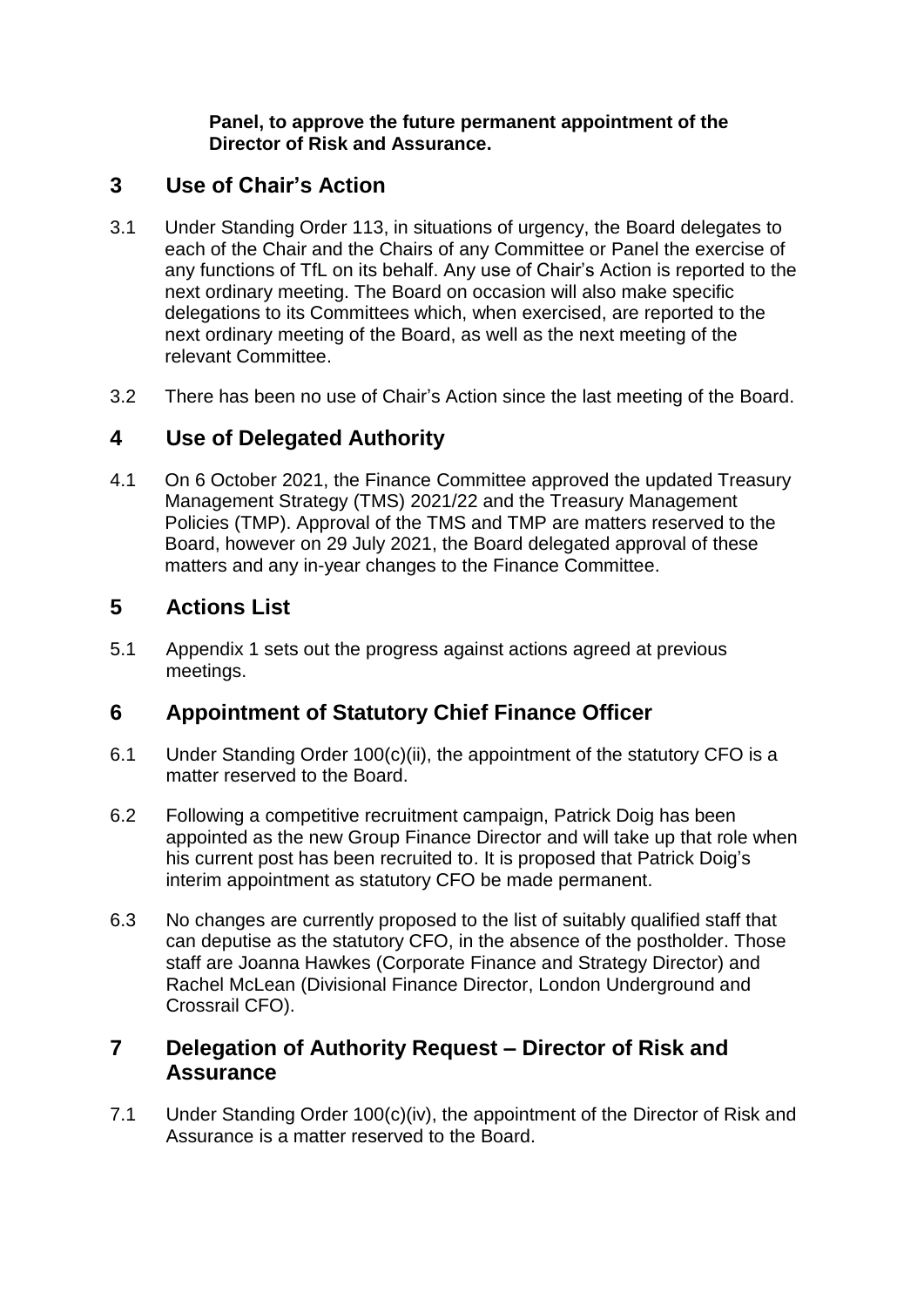- 7.2 Following the retirement of the previous postholder in April 2021, the position has been filled on an interim secondment basis. A recruitment process to appointment the permanent Director of Risk and Assurance will begin shortly and an update on progress will be provided to the Board at its meeting on 8 December 2021.
- 7.3 To ensure a timely appointment, it is requested that authority be delegated to Anne McMeel to approve the future permanent appointment of the Director of Risk and Assurance, in consultation with the Interview Panel.

### **8 Mayoral Directions to TfL**

- 8.1 The Greater London Authority (GLA) Act 1999 (as amended), permits the Mayor to issue to TfL general directions as to the manner in which TfL is to exercise its functions or specific directions as to the exercise of its functions (or not to exercise a power specified in the direction). Directions are also often made in relation to the implementation of matters in respect of which the Mayor delegates statutory powers to TfL.
- 8.2 The Mayor makes Mayoral Directions through Mayoral Decisions. Papers for Mayoral Directions set out the financial and other implications. If those implications change over time, that will be reported to the GLA.
- 8.3 All Mayoral Decisions are issued in writing, with the information that is not exempt from publication included on the GLA's Decisions Database on its website: [https://www.london.gov.uk/about-us/governance-and](https://www.london.gov.uk/about-us/governance-and-spending/good-governance/decisions?order=DESC)[spending/good-governance/decisions?order=DESC.](https://www.london.gov.uk/about-us/governance-and-spending/good-governance/decisions?order=DESC)
- 8.4 Mayoral Directions fall into three broad categories: those addressing technical issues relating to statutory powers; those related to commercial development activities; and those related to projects and programmes. Mayoral Directions relating to TfL are reported to the Board's Committees for discussion as soon as possible after they are received by TfL or published. Regular reports will list the relevant Directions for as long as they are applicable.
- 8.5 Annually the Audit and Assurance Committee considers the list as part of its consideration of the annual audit plan to ensure that appropriate audit resource is applied to assurance on TfL's work in implementing Mayoral Directions. This will also be kept under review at each quarterly meeting of that Committee.
- 8.6 A summary of current Mayoral Directions to TfL is maintained on the "How we are governed" page on our website, with links to the relevant Mayoral Decisions: [https://tfl.gov.uk/corporate/about-tfl/how-we-work/how-we-are](https://tfl.gov.uk/corporate/about-tfl/how-we-work/how-we-are-governed)[governed.](https://tfl.gov.uk/corporate/about-tfl/how-we-work/how-we-are-governed) As reported to the Audit and Assurance Committee on 7 June 2021, the list of Directions on the website was refreshed in May 2021 to remove Directions that are completed or where no further action is required.